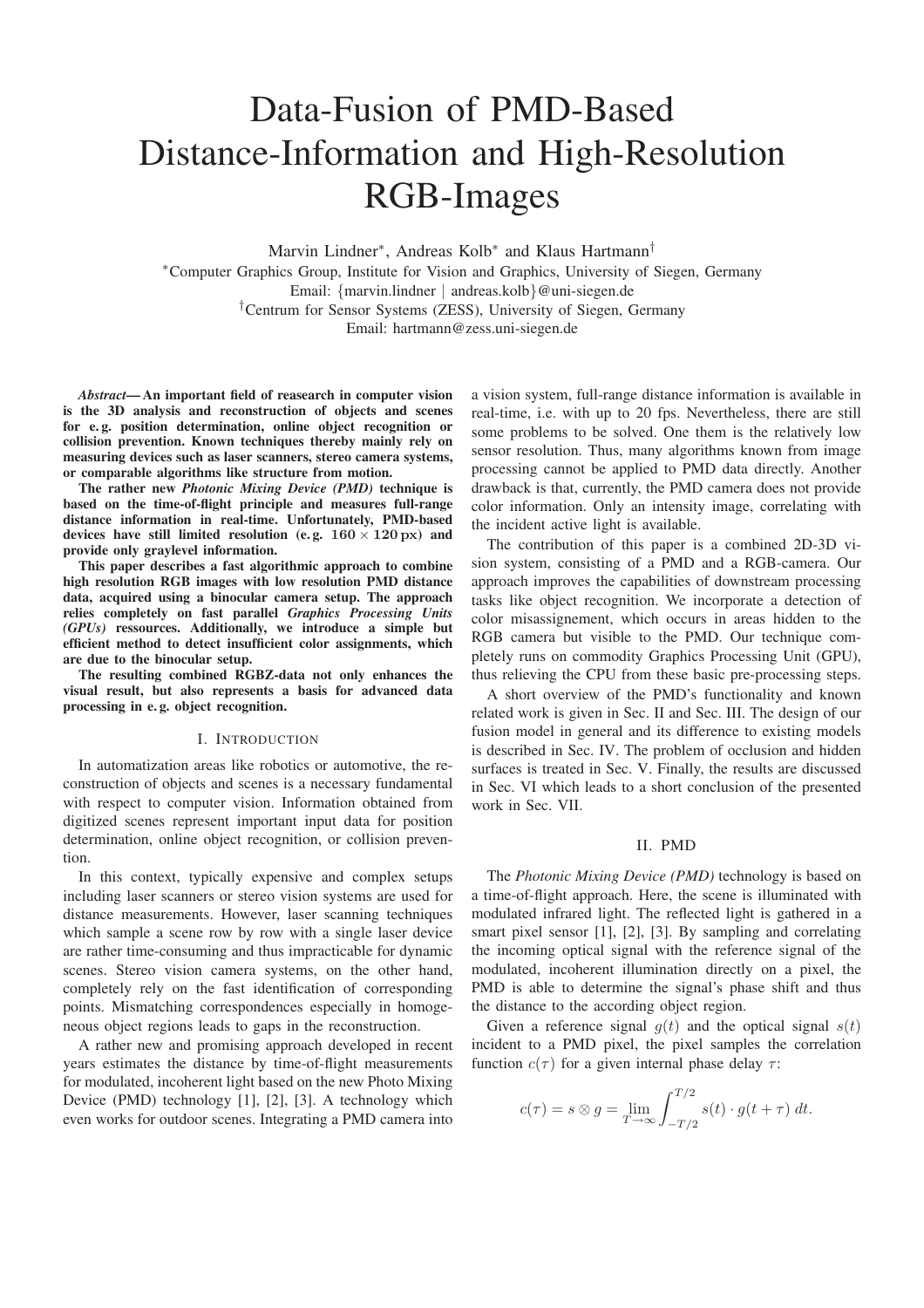For a sinusoidal signal  $g(t) = cos(\omega t)$  and the optical response signal  $s(t) = k + a \cos(\omega t + \phi)$  basic trigonometric calculus yields (see Lange [2] for more details):

$$
c(\tau) = k + \frac{a}{2}\cos(\omega \tau + \phi)
$$

where  $\omega$  is the modulation frequency, a and k are the amplitude and the offset of the correlation function, respectively, and  $\phi$  is the phase shift corresponding to the object distance. The modulation frequency defines the distance unambiguousness of the distance sensing. The demodulation of the correlation function is done using several samples of  $c(\tau)$  obtained by four sequential PMD raw images  $A_i = c(\tau_i)$  using internal phase delays  $\tau_i = i \cdot \frac{\pi}{2}, i = 0, \ldots, 3$ :

$$
\phi = \arctan\left(\frac{A_3 - A_1}{A_0 - A_2}\right)
$$
\n
$$
a = \frac{\sqrt{(A_3 - A_1)^2 + (A_0 - A_2)^2}}{2}
$$
\n
$$
h = \frac{A_0 + A_1 + A_2 + A_3}{4}.
$$
\n(1)

The amplitude  $a$  is a measure for the quality of the distance measure.

The manufacturing of a PMD chip is based on standard CMOS-processes which allows a very economic production of the device which is, due to an automatic suppression of background light, suitable for indoor as well as for outdoor scenes. Current devices provide a resolution of 48×64 or  $160\times120$  px at 20 Hz. A common modulation frequency is 20 MHz, resulting in an unambiguous distance range of 7.5 m.

#### III. RELATED WORK

So far, there exist only a few distinguished approaches to combine PMD distance information with high-resolution RGB image data, differing in their particular realization concerning hardware and software implementation.

Prasad et al. [4] describe a hardware-based realization, which combines a traditional CCD and a PMD chip in a monocular device using an optical splitter. Due to the monocular setup, no special mapping transformation between both images has to be done as both images consist of the same view. However, a known disadvantage of this approach consists of the used beam splitter. By deviding the incoming optical signal into two seperate parts, the optical power is slightly affected, which influences the underlying measuring process of the distance data.

Another approach using the combination of a 2D- and a 3D camera has been presented by Reulke [5]. Unlike the hardware-based realization, a binocular camera setup is used, as in our case. The software-based data processing consists of a radial undistortion and viewing transformations. The final data fusion is done by an algorithm called *orthophoto generation* [6]. Here, the 2D image is distorted in order to eliminate the perspectivity of the image by taking the 3D information into account. The result is an orthographic image, where the optical rays are parallel. After the image



Fig. 1. 2D/3D camera setup consisting of a 19k PMD and a high-resolution CCD-camera. On the right site an exemplary calibration panel can be seen.

rectification, the data fusion is straight forward applying a parallel mapping of the color information onto the appropriate distance data.

## IV. DATA FUSION

Unlike the approach taken by Reulke [5], our 2D-3D data fusion approach is based on projective texture maps rather then on orthophoto generation. Projective textures have first been introduced by Segal et al. [7]. Here, the image of the RGB camera is assumed to be projected onto the geometry provided by the PMD camera distance information.

## *A. Camera Setup and Calibration*

As already mentioned, we us a binocular camera setup, by mounting a standard 2D camera on top of the PMD distance sensor. Due to radial lens distortion, additional image undistortion of both images has to be performed in order to prevent a false mapping between both camera views. The required intrinsic parameters, distortion coefficients as well as extrinsic parameters, necessary for the pose estimation of both cameras, have been computed using Intel's computer vision library OpenCV [8].

Unlike camera tracking, where the extrinsic parameters of each camera have to be determined for every frame, the camera setup used for data fusion has been fixed (see Fig. 1). Thus, in order to express the RGB camera position and orientation in the PMD camera coordinate system, the rotation and translation parameters of each camera has to be determined only once during an initial registration step.

## *B. Projective Texturing on the GPU*

Having the acquired 2D image together with the object geometry given from the PMD sensor, the correct RGB image coordinate SRGB, i. e. *texture coordinate*, for a point on the geometry can be determined by projecting the according point onto the image plane of the RGB camera (see Fig. 2).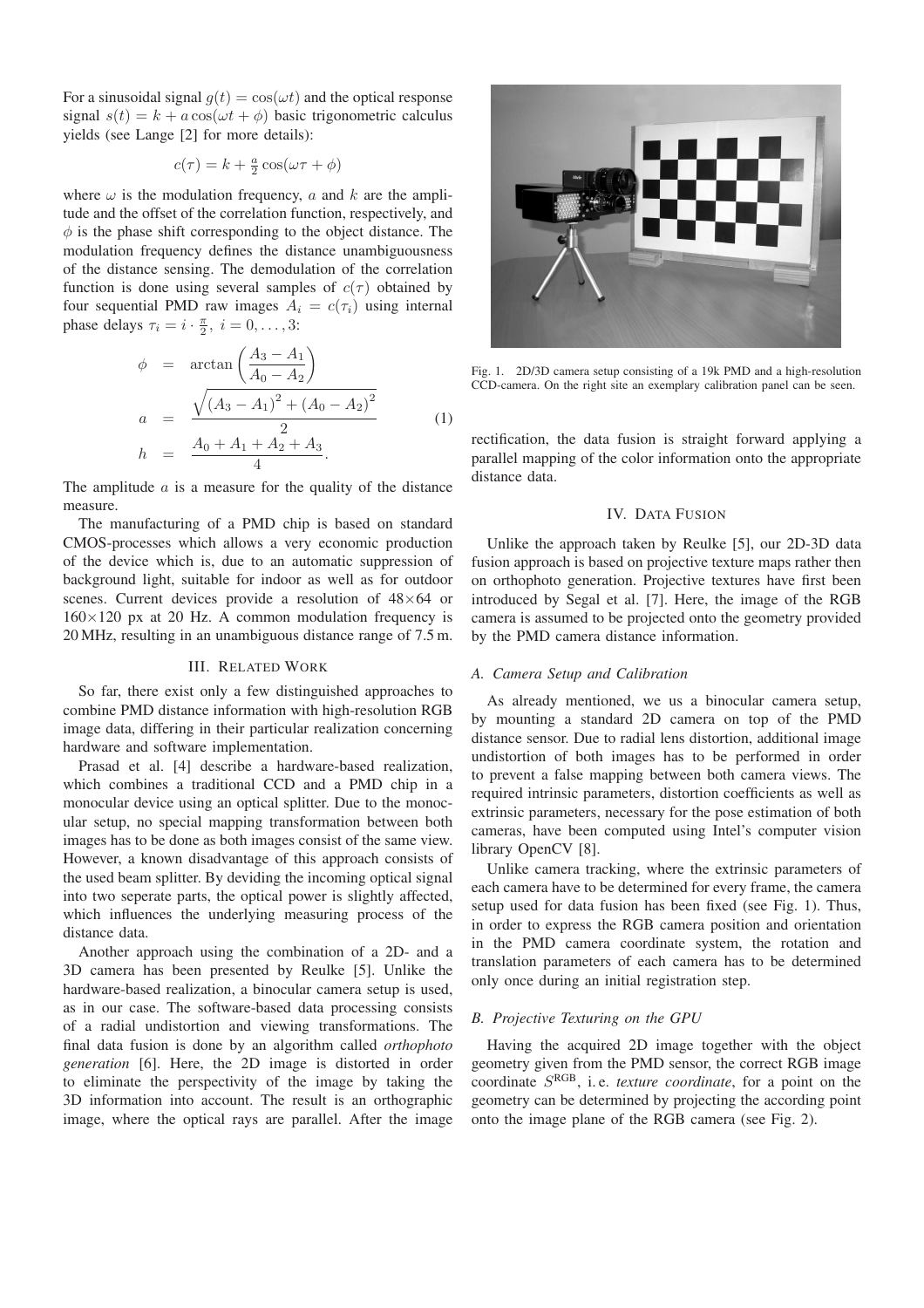To achieve this, the portion of the scene observed by the PMD sensor is first reconstructed in global world coordinates. Through this, each PMD pixel becomes a 3D point in space consisting of a homogeneous coordinate  $P =$  $(x, y, z, w)^T$ ,  $w = 1$ .

Next, every vertex point  $P$  is transformed into the coordinate system of the RGB camera and perspective projected by

$$
PRGB = TprojRGB \cdot TPMD \rightarrow RGB \cdot P
$$
 (2)

where  $T_{\text{PMD}\rightarrow\text{RGB}}$  is an affine viewing transformation determined by the extrinsic parameter acquired during the registration step and  $T_{\text{proj}}^{\text{RGB}}$  is the perspective projection specified by the intrinsic parameter of the RGB camera.

Finally, the RGB image coordinates  $S^{RGB} = (x^{RGB}, y^{RGB})$ for the vertex point  $P$  are given by the  $(x, y)$ -component of the normalized coordinate  $\overline{P}^{\text{RGB}}/w^{\text{RGB}}$ .

For many applications, it is not sufficient to compute the color for PMD pixels only. Often a higher resolution is desireable, thus a single PMD pixel is mapped onto several pixels of the final 2D/3D image. This is also true, if we want to generate external views of the sensor setup (see Fig. 4 (top)). Therefore, the high resolution RGB information has to be interpolated properly for each PMD sub-pixel.

Due to the perspective projections involved in the data acquisition process, direct use of the linear interpolation of the rasterization pipeline leads to distorted color mappings. Applying projective texture mapping (see [7]), the distortion of the RGB image on the PMD geometry can be avoided.

Assuming, we have two points  $S_1^{\text{PMD}}$  and  $S_2^{\text{PMD}}$  in the PMD image plane resulting from the projective transformation

$$
P_i^{\text{PMD}} = T_{\text{proj}}^{\text{PMD}} \cdot P_i, \ i = 1, 2 \tag{3}
$$

with subsequent normalization. Here,  $T_{\text{proj}}^{\text{PMD}}$  is the perspective projection specified by the intrinsic parameter of the PMD camera. The rasterization of any intermediate point using linear interpolation

$$
S^{\text{PMD}} = (1 - t) \cdot S_1^{\text{PMD}} + t \cdot S_2^{\text{PMD}} \tag{4}
$$

requires the proper computation of the associate location  $S<sup>RGB</sup>$ in the RGB image plane. According to Segal [7],  $S<sup>RGB</sup>$  is the (x, y)-component of

$$
P^{\rm RGB}/w^{\rm RGB} = \frac{(1-t) \cdot P_1^{\rm RGB}/w_1^{\rm PMD} + t \cdot P_2^{\rm RGB}/w_2^{\rm PMD}}{(1-t) \cdot w_1^{\rm RGB}/w_1^{\rm PMD} + t \cdot w_2^{\rm RGB}/w_2^{\rm PMD}}
$$
 (5)

Since the rasterization stage performs linear interpolation only, (5) needs to be rearranged. This is achieved by linearly interpolating  $(x, y)^{RGB}/w^{P\overline{M}D}$  and  $w^{RGB}/w^{P\overline{M}D}$ . Finally the RGB image coordinate  $S<sup>RGB</sup>$  is calculated in the fragment program by simple normalization with  $w^{\text{PMD}}$ .

As the described process highly depends on the correct reconstruction geometrie and therefore on propper distance information, the PMD has been calibrated first using the calibration model described in [9]. This reduced systematic distance errors due to the discrepance between the theoretically considered sinusoidal signal and the actual signal form and therefore results in better fusion results.



Fig. 2. Overview about the texture projection setup.



Fig. 3. False color assignment in shadowed region w.r.t. the RGB sensor.

## V. HIDDEN SURFACE REMOVAL

Due to the different viewing directions of both cameras, an incorrect mapping mainly in the near range may occur (see Fig. 3). These artifacts are caused by occlusion, e.g. in concave object regions or regions with large distance gradients like object contours. For these surface regions, the RGB camera is unable to provide a proper object color and the projective mapping described in Sec. IV-B selects erroneous color information.

In order to prevent a mismapping, we adopt a render approach comparable to shadow maps [10], [11]. The main idea is to store the closest geometry portion w.r.t. the RGB sensor in a depth-buffer (z-buffer). Therfore, each geometry vertex is transformed into the RGB camera coordinate system using the transformation matrix  $T_{\text{PMD}\rightarrow\text{RGB}}$  determined in the registration step. The distance to the RGB camera's origin is automatically interpolated for every fragment and written in an off-screen render target (a so-called *Frame Buffer Object (FBO)*), which stores the minimal per-pixel z-distance zBuffer $RGB(x, y)$ .

During the color assignment using the projective texture map, again every vertex point is transformed into the RGB